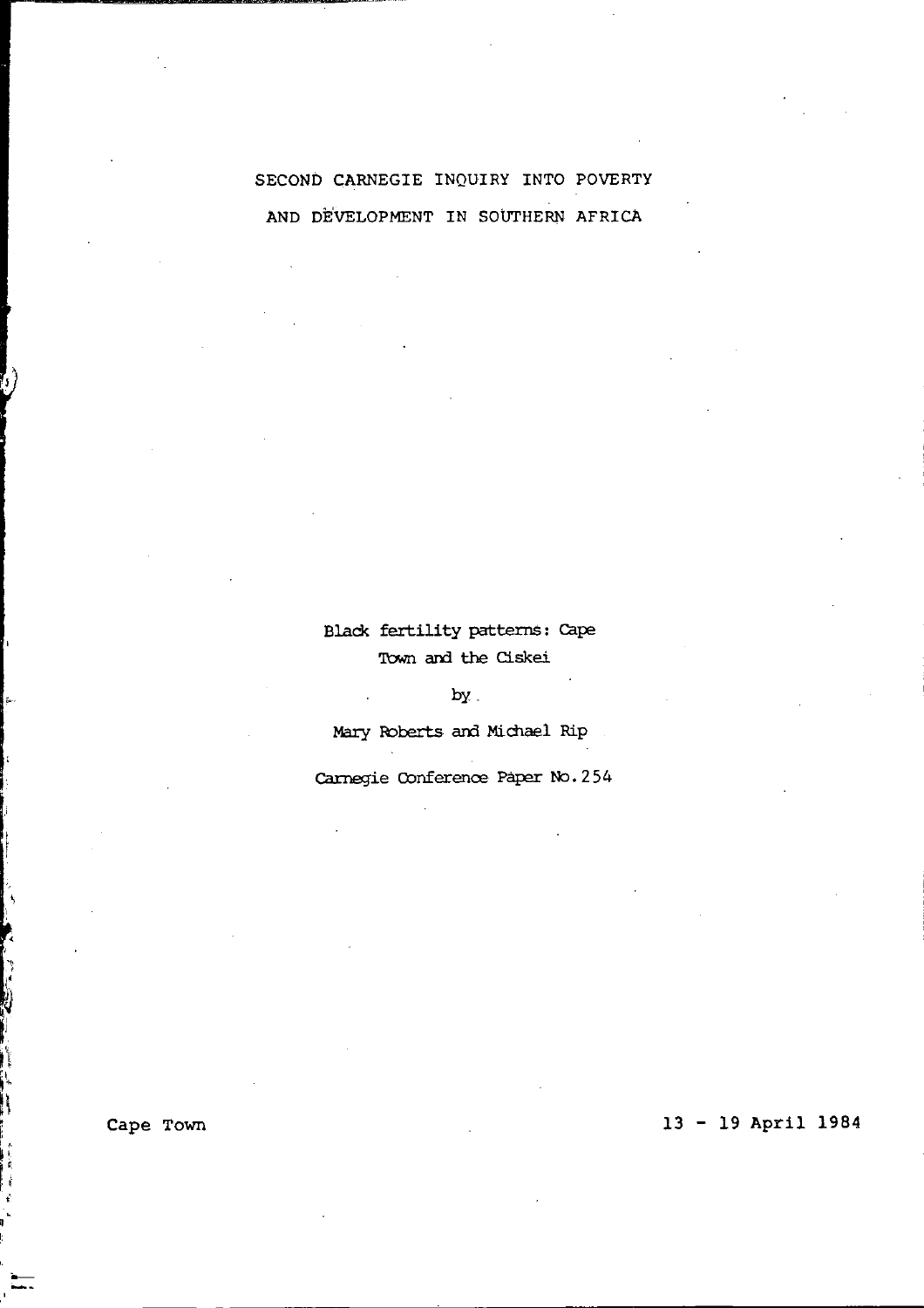#### THIS ARTICLE HAS BEEN ACCEPTED FOR PUBLICATION IN THE SOUTH AFRICAN MEDICAL JOURNAL

## ISBN 0 7992 0682 2

**A** 

 $\ddot{\phantom{1}}$ 

J ~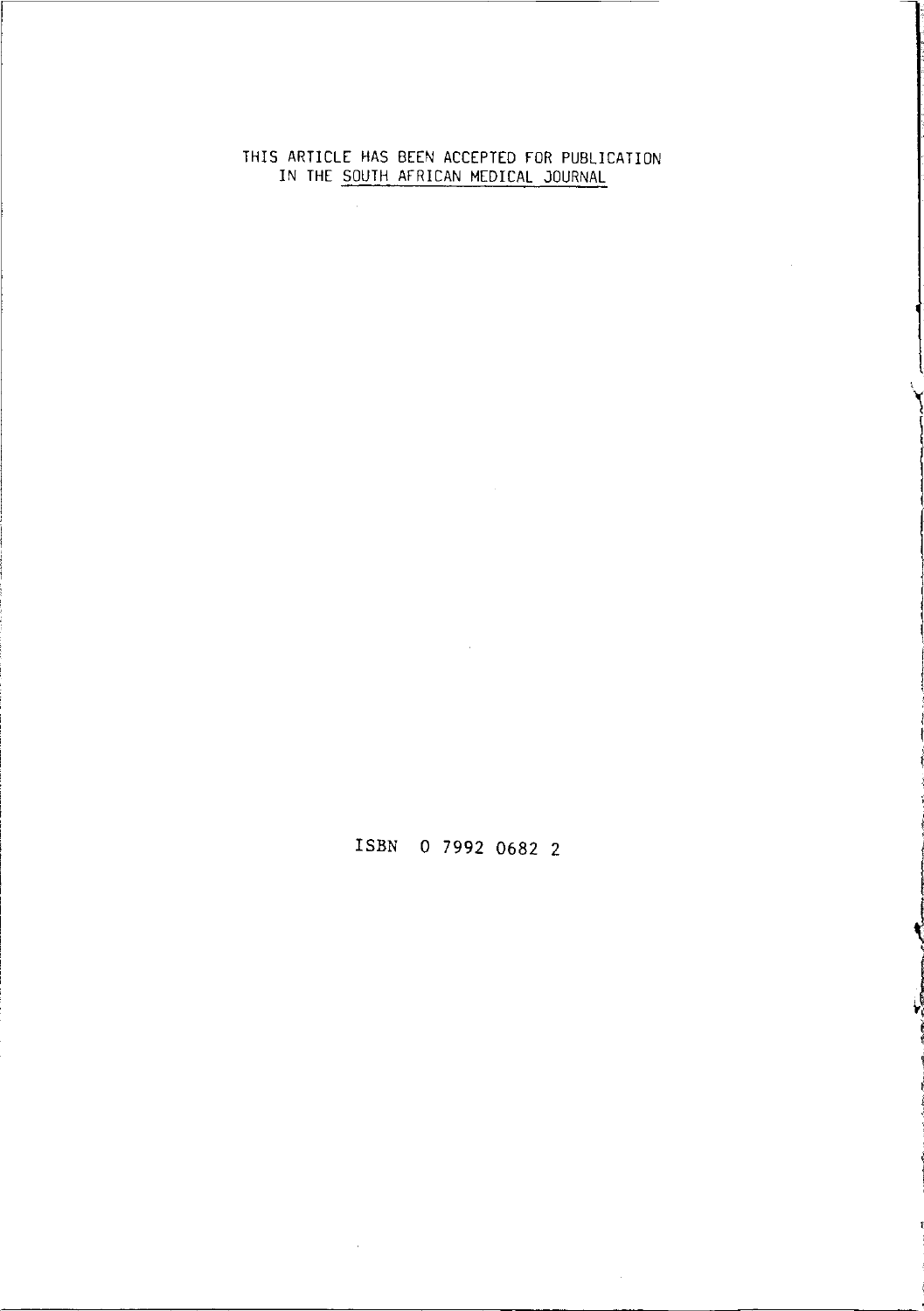### 1. INTRODUCTION.

.---------------------------------------------~----~- ~-~------~----

'The abil ity to determine whether or when we have children is an extraordinarily important human right and a basic health measure. The benefits of voluntary family planning are not just for the woman who is able to control her fertil ity, but also for her husband, the couple and the family." (l)The purpose of this survey was to investigate fertil ity patterns of blacK men and,women in Cape Town and the Ciskei, and to gauge their use of contraception. This is an important topic, particular'ily in the light of the recent Report of the President's Council on demographic trends in South Africa. (2)

We hoped specifically to find out if there was an association between the size of'the family and (a) age, (b) number of pregnancies, (c) ideal number of children wanted, (d)'education, (e) marital satisfaction, (f> income, and (g) if the use of contraception was connected to these factors.

2.THE STUDY AREAS.

ļ

 $\frac{1}{2}$ 

The studies were carried out in an urban township near Cape Town (Crossroads), an urban township in the Giskei near East London (Hdansane), a settled rural area in the CisKei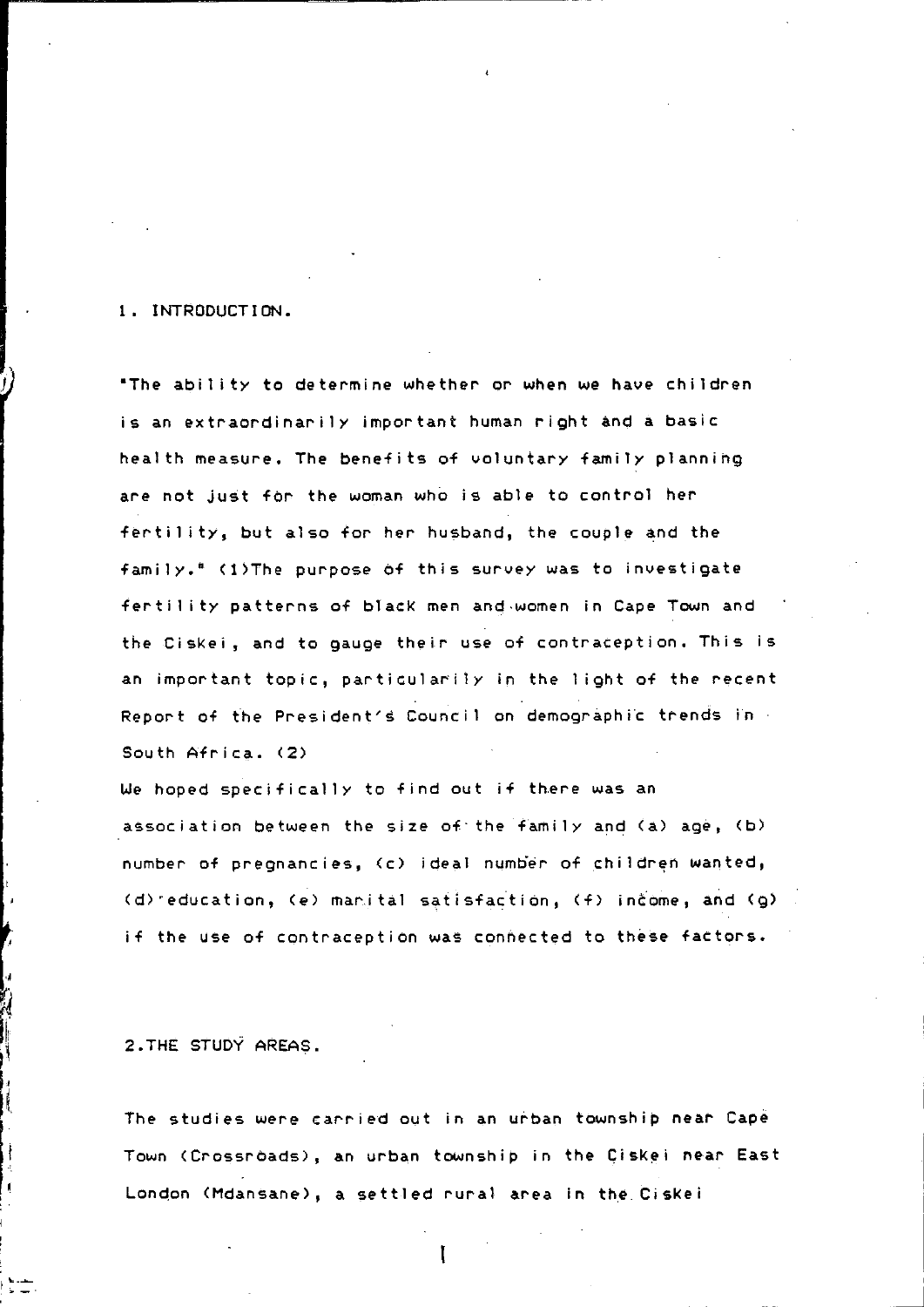(Newlands), and a resettlement camp in the Ciskei (Pottsdam).

Crossroads (3) is a large shanty-town near- Cape Town airport, housing 20,000 people. The inhabitants originally came from the Ciskei or Transkei, most being legal contract workers wi th an average of 18 years in the urban area, but some being long term illegal workers in Cape Town. In the main, the men are migrants who have brought their wives and families to Cape Town within the last ten years, but there is a spill-over of families from the three overcrowded townships housing legal blacks. A sizeable minority of the heads of households are women. There are many visiting wives from the rural areas, often bringing sick children formedical treatment.

Character: Urban Migrant.

Mdantsane (4) is the largest township in the Ciskei, located about 12kms from East London. It was established as a township in 1966. 8y 1978, it was the nineteenth largest urban centre in South Africa, officially housing 66,000 people at that time. The present population is at least 200,000 persons. It has very crowded living conditions and high unemployment, but the women mostly 1 ive a settled family life. In the main the employed workers in Mdantsane commute daily to East London. Character: Urban Settled.

 $\infty$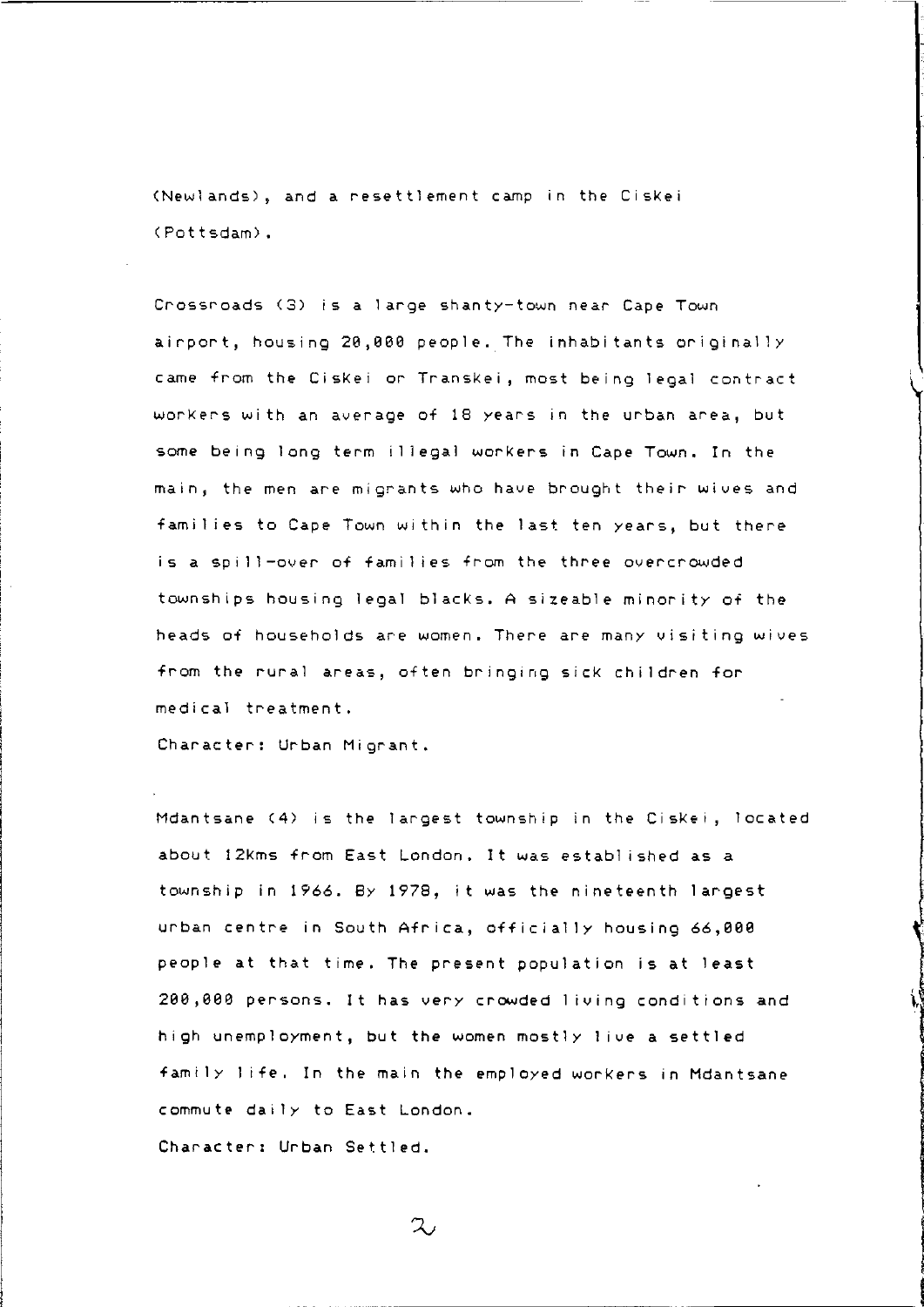Newlands is a settled rural community in the Ciskei with a population of about 5,700 (5) where some families farm for a living, but most breadwinners commute to work outside the area, while still living a settled family lfe. Character: Rural Settled.

Pottsdam is a recently established resettlement camp. in a: rural area to the north of Mdansane, housing the dependents. of mignants. The estimated population is 8,000. The inhabitants have no available arable land, abd there are virtually no local employment possibilies. It is planned ~, ".,..:~ that 500,000 blacks with live in the dormitary area,reaching from Mdantsane to Pottsdam and working in the greater East London area reaching to Berlin.

,~

Character: Rural Migrant.

3.THÉ DATA

 $\mathbf{I}$ 

*t* 

The crossroads survey was conducted in October 1981. 201 women were interviewed by two female community workers on weeKdays at an outpatient cl inic in Cr6ssroads. 104 men were interviewed on the weKend by a male Bank Employee. The CisKei SUrvey was completed in January 1983. In Mdantsane a community worker selected volunteer housewives who visted widely scattered houses and interviewed 183 women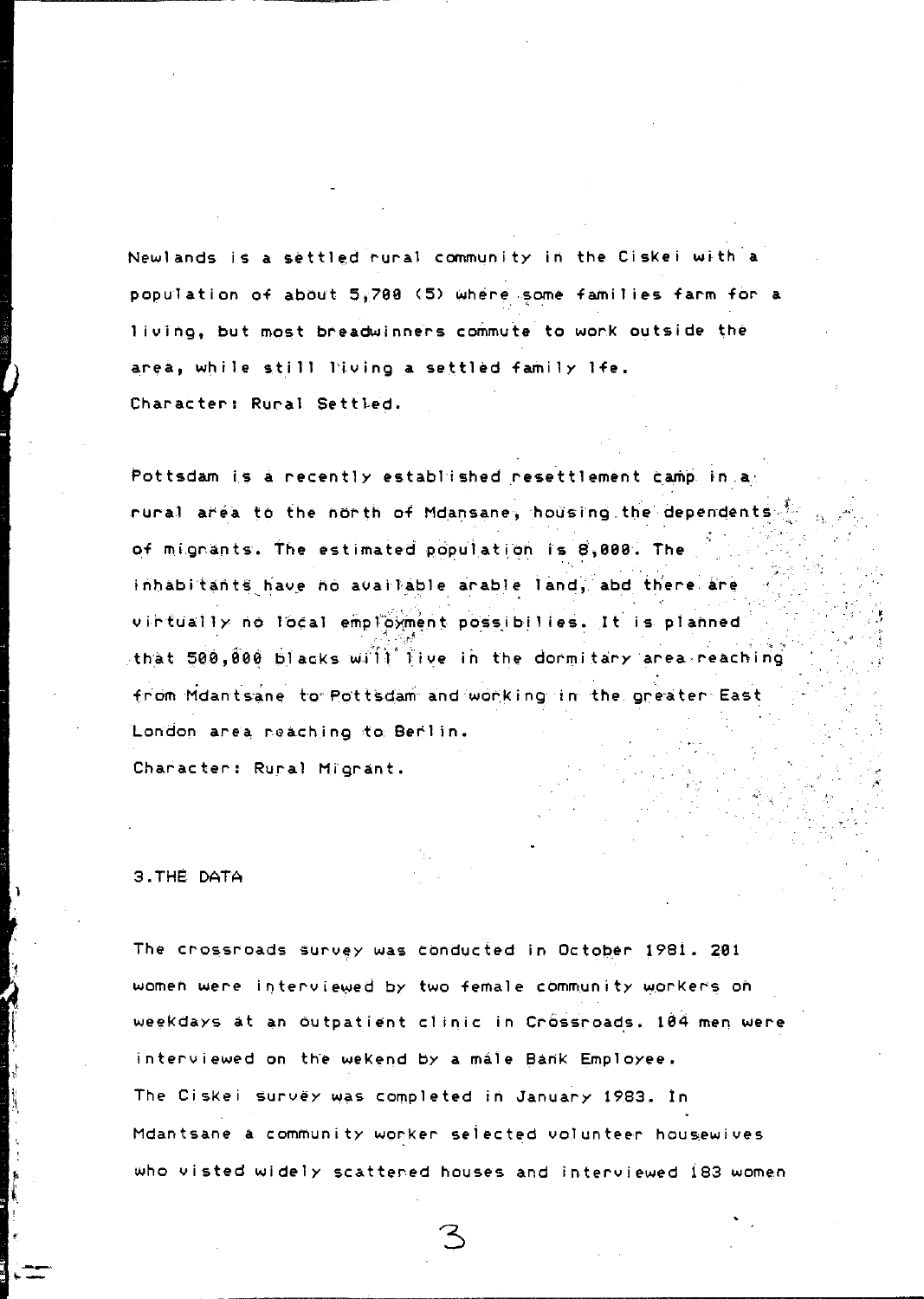and 4 men. The Pottsdam and Newlandssurveys were carried out by a village health worker, a qualified teacher, who interviewed 61 women and 2 men in Newlands and 46 women in Pottsdam.

In each case questions were asKed about the follOWing features:

(a) age, (b) age at first pregnancy, (c) age at last pregnancy, (d) number of pregnancies, (e ) number of 1 iving children, (f) desired number of children, (g) contraception used to space, (h) contraception used now (i) number of years scholling completed, (j) partner satisfaction, (K)  $weakly$  income.

Because there were too few male respondants to be statistically significant, analysis was carried out only for the women. Cross-tabulations were preformed for all variables on Crossroads and Mdantsane women only.

4.RESULTS

4.1. Demographic Characteristics.

The sample age-pyramids for the urban areas *were* similar to each other and to that of the settled rural area, except that Newlands had a larger percentage of old people, (24% older than 40 as oppsed to 13% in Crossroads). By contast, Pottsdam had a remarkable lack of women in the 30-40 year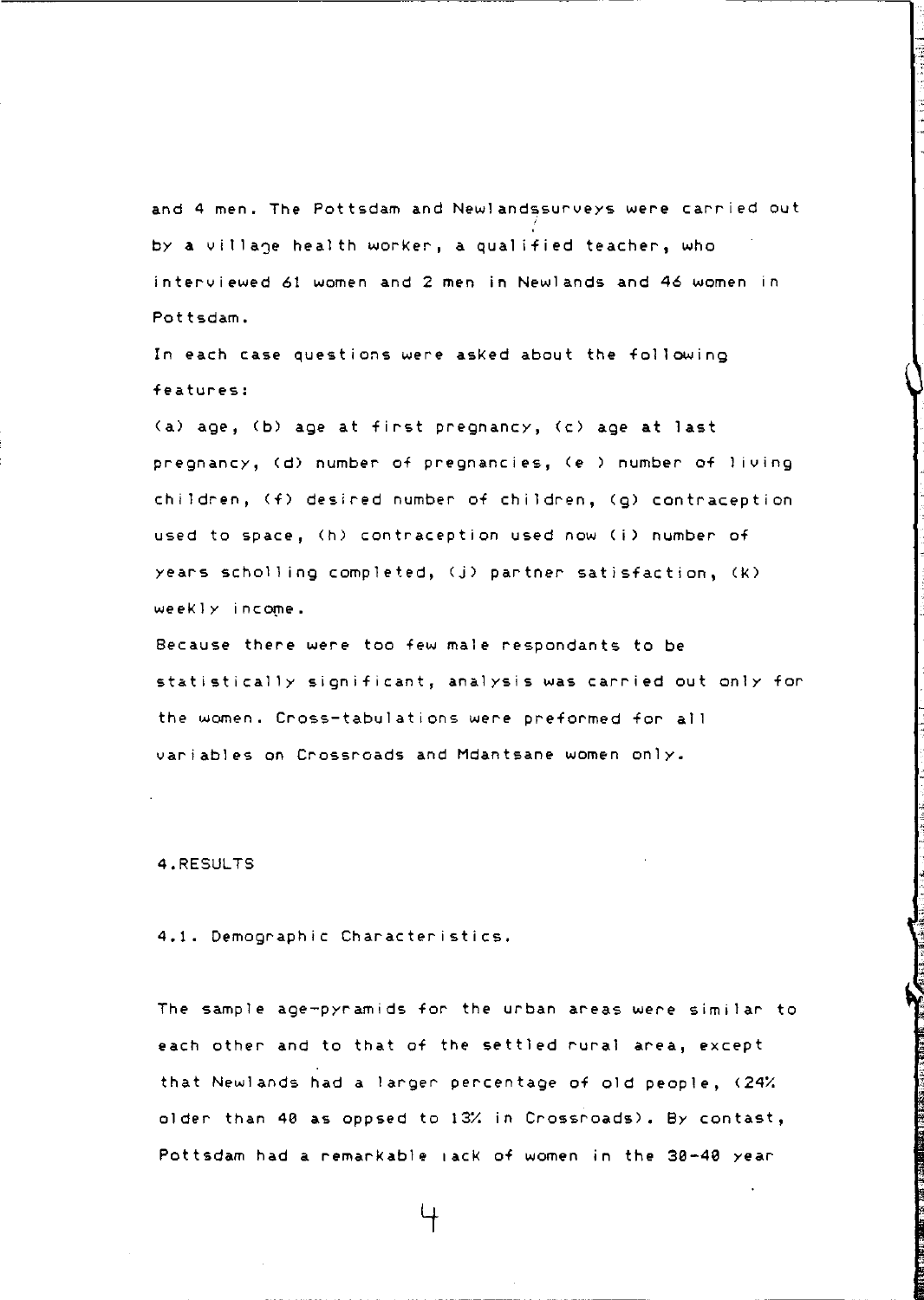old catagory (11X, as opposed to 31X in the rest of the sample). The most obvious explanation is that these women were away earning in the town for their famil ies. The average age for the sample was 31 years.

4.2 Age at first pregnancy.

The average age of first pregnancy was 19.5 years. The vast majority of first pregnancies were in the 15-24 year age group (with onlt 10% of pregnancies occurring over the age of 25 years in Mdansane and 22% in Pottsdam). By the age of 20, 49% of the women had their first pregnancy, the proportion being highest in the resettlement are of Pottsdam  $(55.7%)$ .

#### TABLE 1.

#### AGE AT FIRST PREGNANCY.

| first     |       | Crossroads Mdantsane | Newlands | Pottsdam |
|-----------|-------|----------------------|----------|----------|
| pregnancy | (%) = | - CZD - 1            | 325      | (X)      |
| $1 - 14$  | 8.8   | 8.6                  | 0.8      | 6.6      |
| $15 - 19$ | 42.1  | 47.2                 | 47.5     | 52.2     |
| $20 - 24$ | 43.7  | 41.8                 | 49.2     | 19.6     |
| $25 - 29$ | 5.1   | 9.8                  | 1.7      | 17.4     |
| $30 - 34$ | 1.5   | 1.1                  | 8.8      | 4.3      |
|           |       | ⊸<br>$\sim$ $\sim$   | 77       |          |
|           |       |                      |          |          |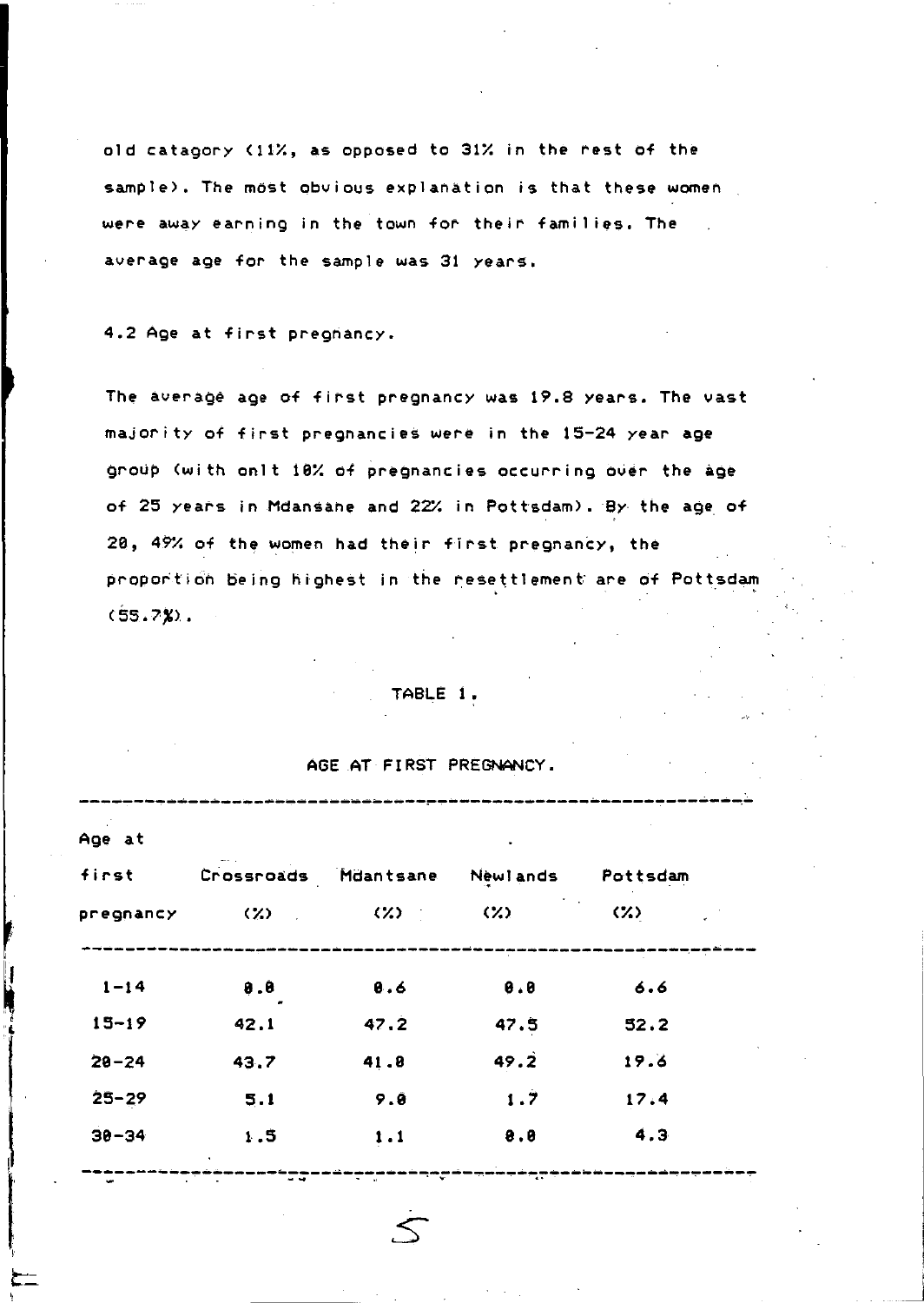43. Number of Pregnancies

The average number of pregnancies for the sample was 3.5. 57.8% of all the women had 3 pregnancies or less. 30% had between 4-6 pregnancies and 10X had more than 7. In Pottsdam 15.7" of the sample had 7 or more pregnancies as opposed to 8.8/. of the urban women.

For Crossroads there was considerable spread from the median; the maximum number of pregnancies increasing from 3 between 15-19 years, up to 10 between 45-49; and the mimimum remaining at 0 up to the ages 35-39. The Mdantsane pattern was generally similar but wi th a somewhat smaller spread.

4.4. Number of Living Children

The average number of living children in the sample was 2.9 It was lowest in Mdantsane (2.6%)

#### TABLE 11.

| Number of      |                                               |      |      |                   |
|----------------|-----------------------------------------------|------|------|-------------------|
|                | living Crossroads Mdantsane Newlands Pottsdam |      |      |                   |
|                | children, $(X)$ $(X)$ $(X)$ $(X)$             |      |      | $\langle \rangle$ |
|                |                                               |      |      |                   |
| 0              | 9.6                                           | 3.4  | 6.8  | 0.0               |
| $\mathbf{1}$   | 21.8                                          | 24.2 | 27.1 | 28.3              |
| $\overline{2}$ | 22.8                                          | 24.2 | 10.2 | 19.6              |
| з              | 15.7                                          | 21.9 | 16.9 | 13.0              |
| 4              | 16.8                                          | 15.2 | 20.3 | 13.0              |
| 5              | 8.6                                           | 5.6  | 5.1  | 13.0              |
| 6 and          | 4.7                                           | 5.6  | 13.6 | 13.1              |
| over.          |                                               |      |      |                   |

### NUMBER OF LIVING CHILDREN.

 $\overline{z}$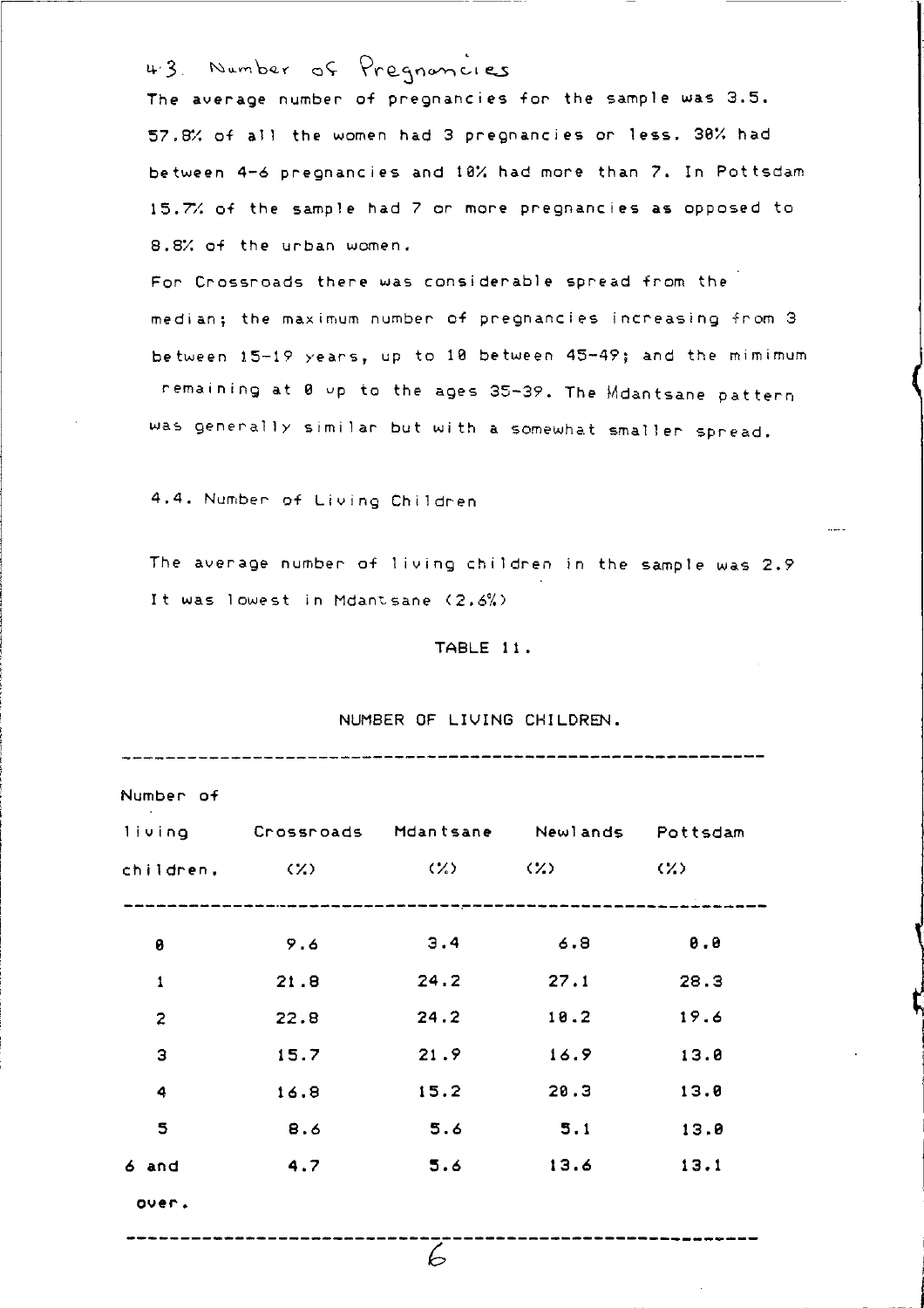68% of the sample had 3 or less children. The number of 1 iving children increased with the age of the respondent. The proportion of children that survived dropped as the number of pregnancies rose.

#### TABLE 111

# PERCENTAGE OF SURVIVING CHILDREN ACCORDING TO THE NUMBER OF PREGNANCIES.

| Number of    | Percentage of Surviving Children |                          |  |  |
|--------------|----------------------------------|--------------------------|--|--|
| Préghancies  | Crossroads. Mdantsane.           |                          |  |  |
|              | $\langle \gamma \rangle$         | $\langle \gamma \rangle$ |  |  |
| 1            | 81.8%                            | 86.1%                    |  |  |
| $\mathbf{z}$ | 67.7%                            | 75.7%                    |  |  |
| з            | 50.0%                            | 63.4%                    |  |  |
| 4            | 38.9%                            | 62.5%                    |  |  |
| 5            | 50.0%                            | 22.2%                    |  |  |
| 6            | 23.1%                            | 6.7%                     |  |  |

In the Crossroads series, nearly two~thirds (61.1X) of the women who had had four pregnancies had experienced the loss of at leasr *one* pregnancy or the death of at least one chiuld. Further, three quarterts (76.9%) of women who had had six pregnancies had experienced a similar loss. The Mdantane series showed a healthier survival, except for the larger families, where the numbers were small (19 families with 5 children and 4 with 6 children).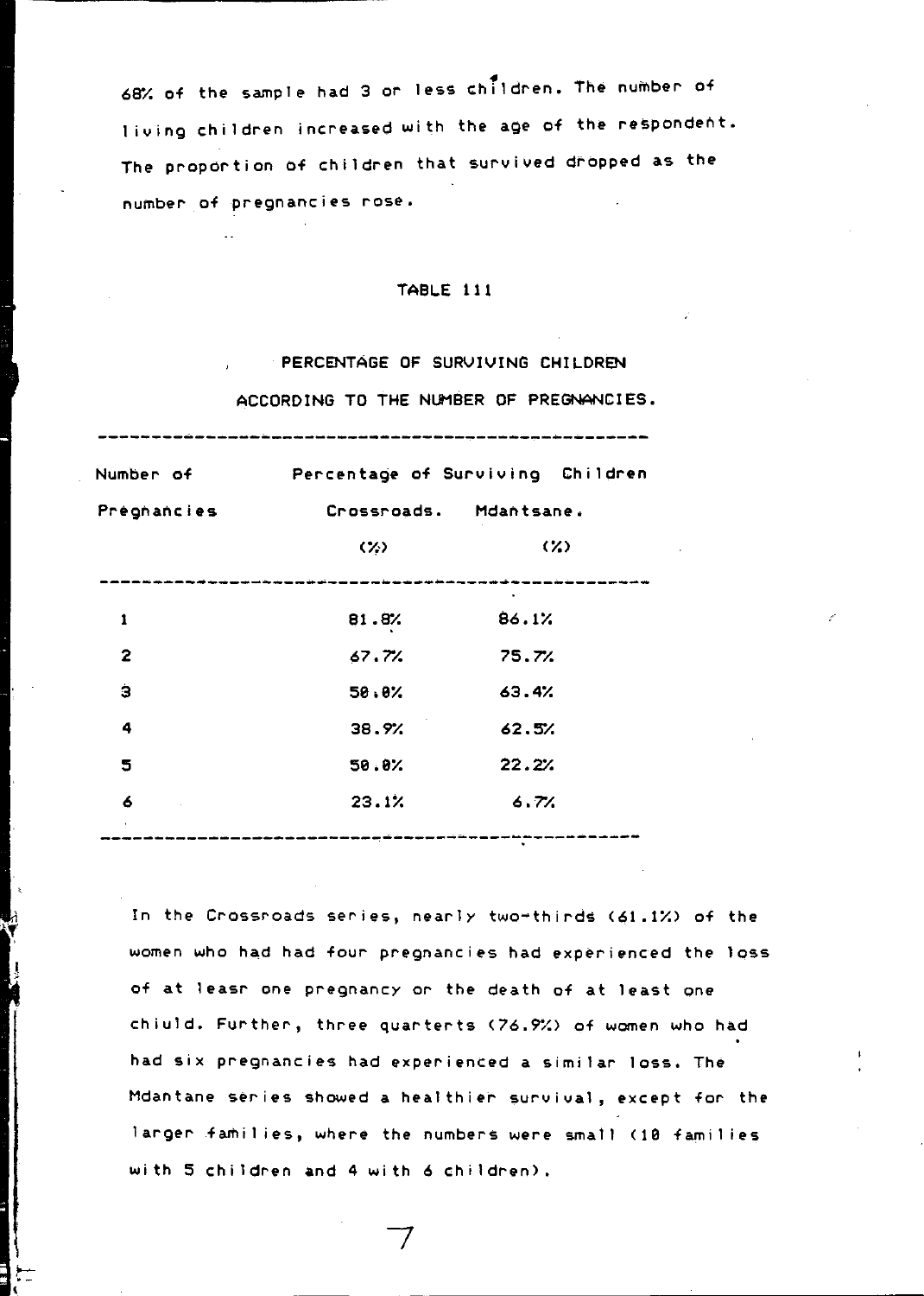4.5.Number of Children Desired

The average number of children desired for all the respondents was  $3.9$ . In the rural areas the figure was  $4.3$ . as opposed to 3.3 for Crossroads and 2.9 for Mdantsane. The median number of children desired was the same for all areas, being 4 children. The percentage wanting three or less children was 37.4% and was highest in Mdantsane (50%), while those wanting 5 or more was 22.5% for Mdantsane and 39.1/: for Pottsdam. There was a preference for larger families in the resettlement *aea.* 

### TABLE IV

## NUMBER OF CHILDREN DESIRED

| Number of    |            |                |           |          |
|--------------|------------|----------------|-----------|----------|
| Children     | Crossroads | Mdantsane      | Newlands  | Pottsdam |
| Wanted       | くろう        | $(\mathbf{Z})$ | $(\cdot)$ | $($ %)   |
| e            | 7.6        | 5.6            | 1.7       | 9.8      |
| ı            | 4.1        | 1.1            | 6.8       | 0.8      |
| $\mathbf{z}$ | 13.2       | 16.9           | 5.1       | 13.8     |
| Э            | 15.7       | 26.4           | 15.3      | 17.4     |
| 4            | 29.4       | 27.5           | 39.8      | 30.4     |
| 5            | 12.2       | 9.8            | 10.2      | 21.7     |
| 6 and over   | 17.7       | 13.5           | 22.1      | 17.4     |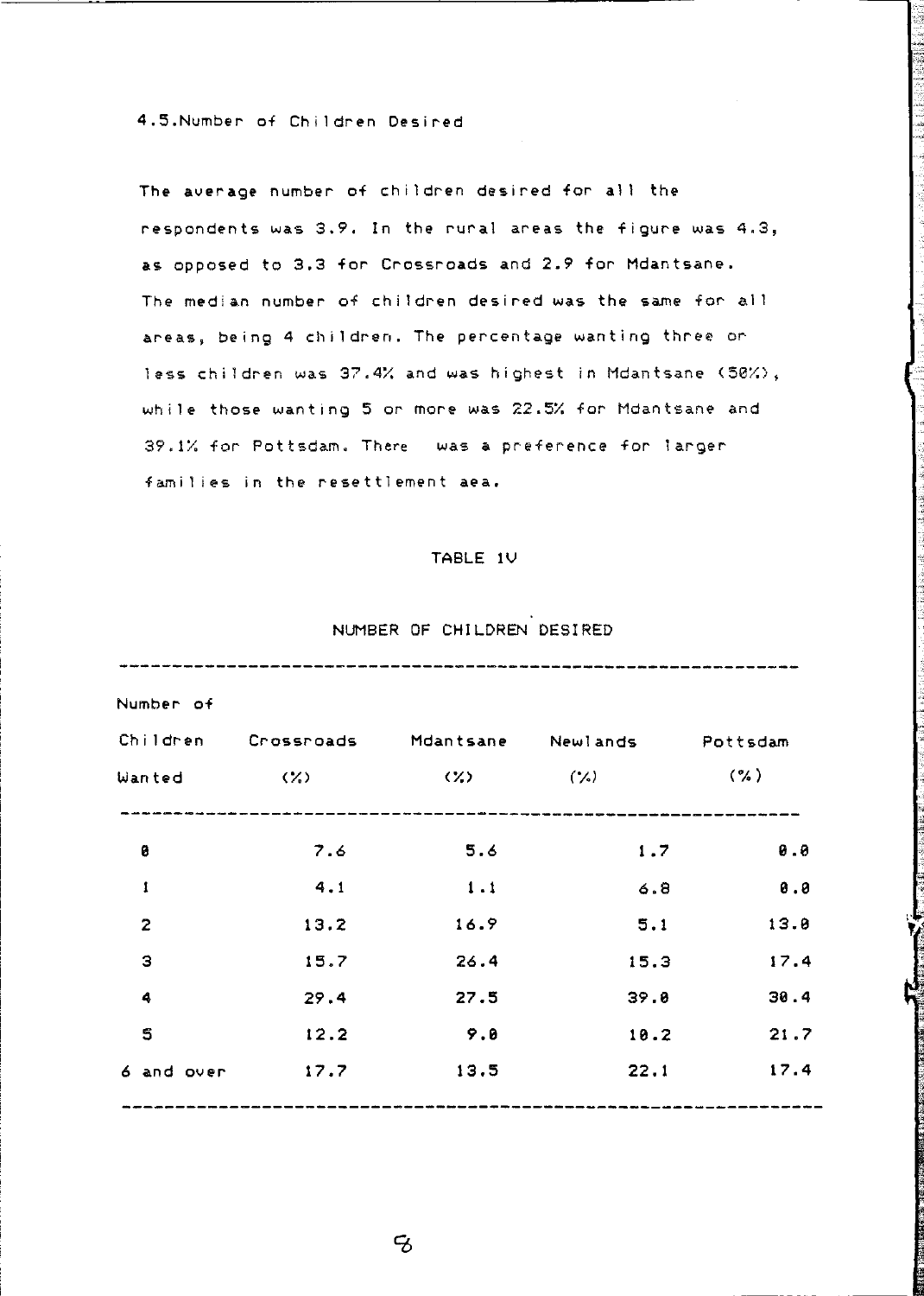In Mdantsane, women wanted smaller families than in Crossroads, perhaps demonstrating that hte settled urban family life which characterizes Mdantsane, induce the desire for a smaller, nuclear family. In general, younger women wanted less children than older women. For example In the 30-39 year old group, only 20X wished for less than 4 children, wheras in the 20-24 year old group 60X wished for less than 4 and in the 15-19 year group, 63X. The older women are probably those belonging to a rural culture, while the younger ones are more urbanized and westernized, thus illustrating the effect of urbanization in decreasing the desired family size.

Comparing the number of children wanted against the number of living children, one finds that with up to 4 living children, the median wish is to have more children, whereas thereafter (with more than 4 living children) the median wish is the same as the number of I iving children. However, there are a substantial number of respondents who wish for no further children. For example in Crossroads 31X wanted the same number as *they* had; 9.1X wanted less; therefore 40.1X of the sample wished to have no more. In Mdantsane 26.4X wahted the sam~ number as *they* had; 6.7/. wanted less and 33.7% wanted no more.

: I

In many cases the desire is for significantly less children. For example, 9.7/. of respondents with 3 children and 6.1X of respondents with 4 childrn wanted only one. Thus while there is by and large a desire to achieve a family of 4 children, there is a need for easily accessible family planning services for those who wished for less chidren they had to be able to limit their families th the desied size.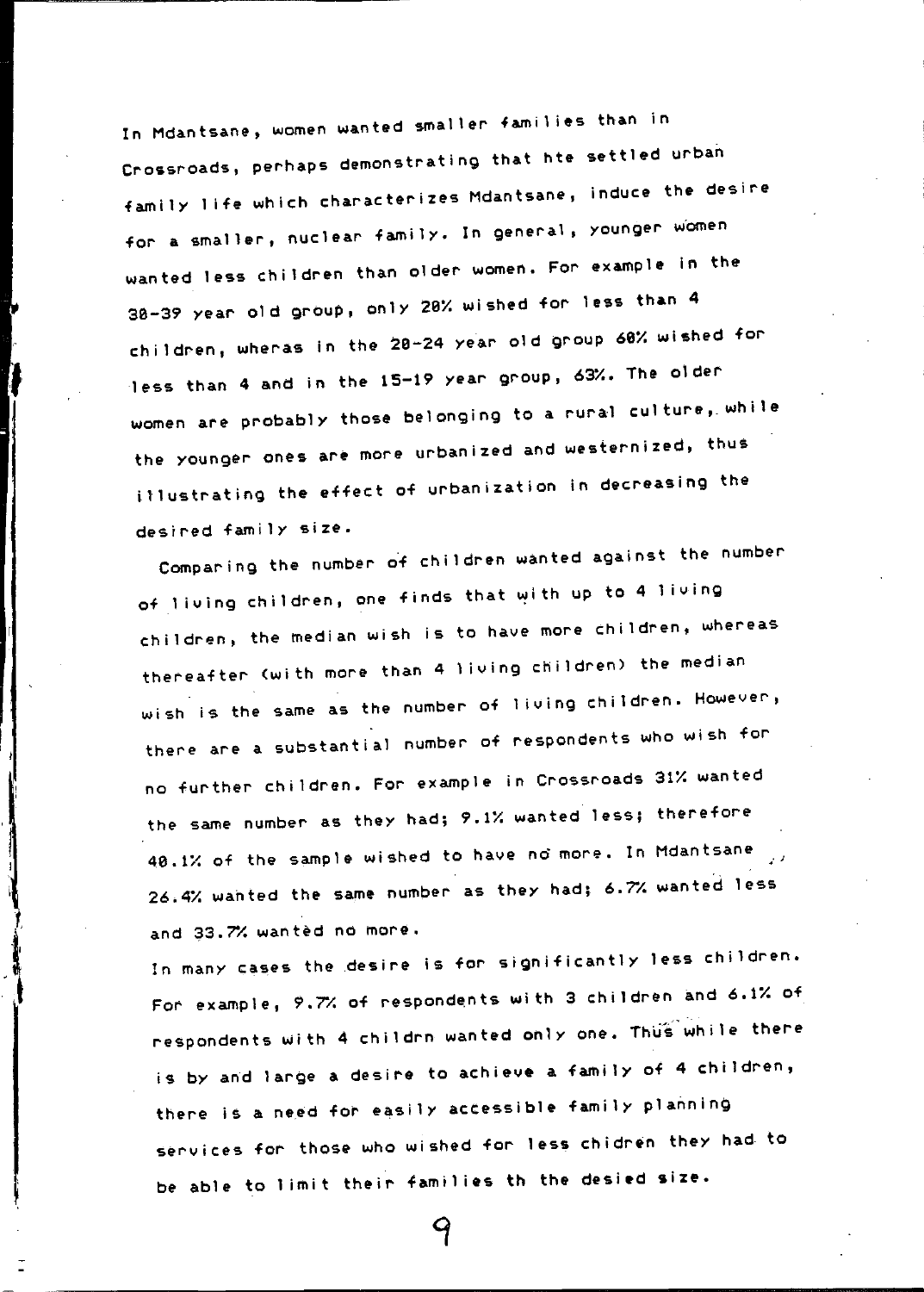4.6 Education

 $15.7%$  of the sample were illiterate, having two or less years of schooling. However, there was a considerable variation in illiteracy rates between *9'1.* in Mdantsane and 26.1% in Pottsdam. The median education level in all areas was standard 5. In Pottsdam 15.2% had completed one or less years of school ing, and an equal number had completed only 3 years of schooling. 29.8% of the sample had standard 6 or higher, and *3.7'1.* had matriculation. The latter figure is almost wholely accounted for by Mdantsane and Newlands, while Crossroads and Pottsdam had 0.5% and 0.6%. These figures show a higher standard of education for the settled communities.

As expected, in general the more educated had less pregnancies than the less educated. Thus, the median education level of those with 8 pregnancies was standard 1, while that for 5 pregnancies was standard S. Those with standards 6,7,8 or 9 had a much smaller number of pregnancies than the less educated, with most of the respondents at this educational level having had only 1 or 2 pregnencies. By contrast, almost all respondents with only standards 1 or 2, had 3 or more pregnancies.

١

4.7Contracetion used to space births

65.2% of the sample used some method of contraception between pregnancies.

The most common method used was injectable Depo Provera. 34.4% of the sample used this method. The same proportion (34.35%) did not use any form of contraception for spacing.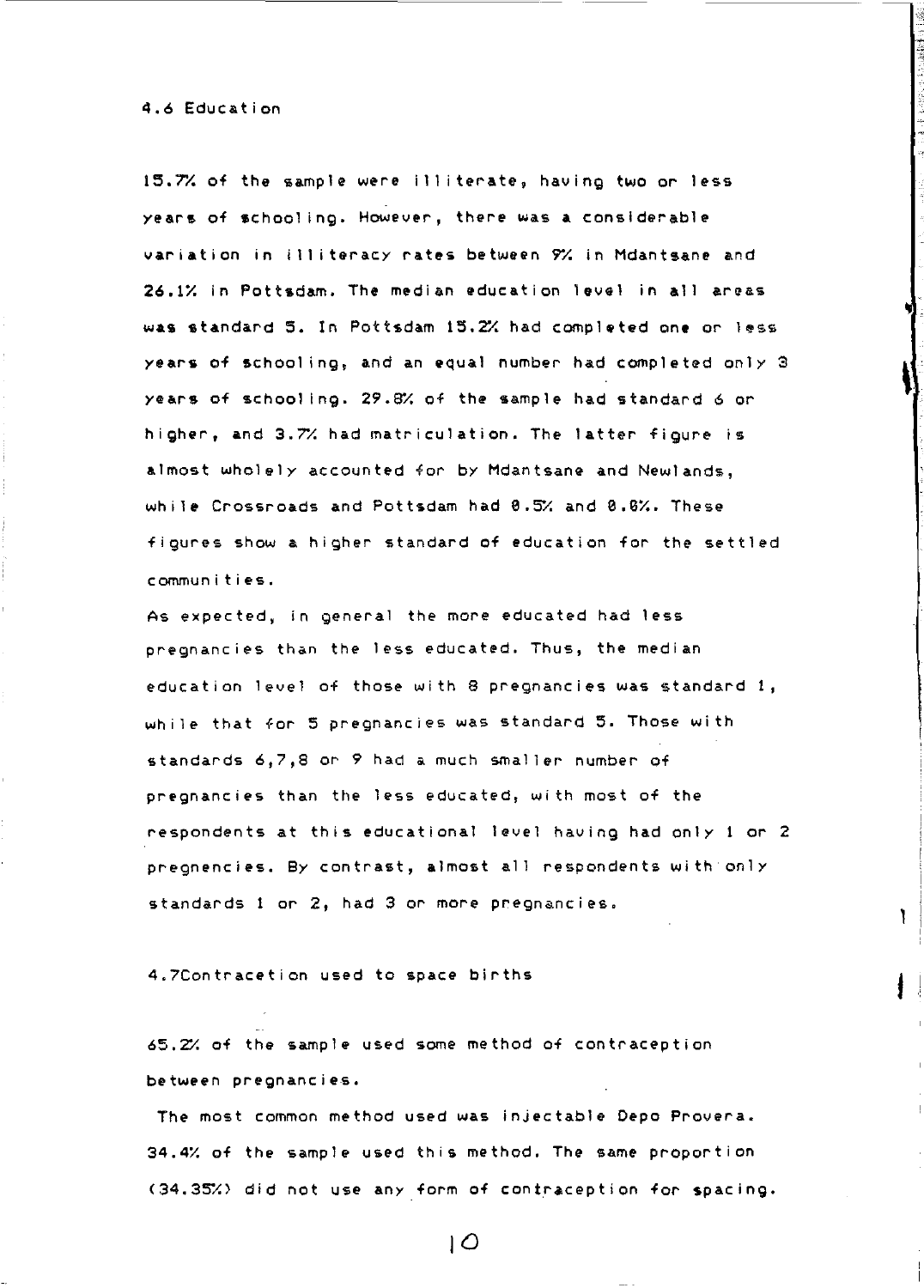This was the highest in Pottsdam where it was 65.5%. In th migrant areas, less women were on contraception to space. The oral contraceptive was seldom used, except in Mdantsane, where 20.2% of women employed this method. While Depo Provera dominated at all ages, there was a distinct difference in the method used for spacing according to age, with many of the older, but almost none of the younger women having used breast feeding as a spacing  $\supset$  method, and with a tendency for the oral contraceptive to be used more by older than by younger women.

#### TABLE V

CONTRACEPTION USED TO SPACE BIRTHS.

| Contraceptive      |                   |                   |      |                     |  |
|--------------------|-------------------|-------------------|------|---------------------|--|
| Used to Space      | Crossroads        | Mdantsane         |      | Newlands Pottsdam   |  |
| Children           | (2)               | $\langle \rangle$ | (2)  | $\langle 2 \rangle$ |  |
| Depo Provera       | 46.7              | 41.0              | 52.5 | 32.6                |  |
| Oral Contraceptive |                   |                   |      |                     |  |
| <b>Pill</b>        | 8.6               | 20.2              | 1.7  | 0.0                 |  |
| Condom             | 0.0               | 8.6               | 0.0  | 8.8                 |  |
| Breast Fed         | 8.6               | 9.6               | 16.9 | $-2.2$              |  |
| Other              | 2.8<br>$\epsilon$ | 8.6               | 13.6 | 9.8                 |  |
| Abstinence         | 14.7              | 5.1               | 9.8  | 0.0                 |  |
| None               | 17.3              | 10.7              | 8.5  | 65.2                |  |
|                    |                   |                   |      |                     |  |

In the Mdantsane sample, 78.5% of the 15-19 year olds used some method of contraception between pregnancies, the commonest being withdrawal (3S.7/.) and only 21X used Oepo Provera.

1\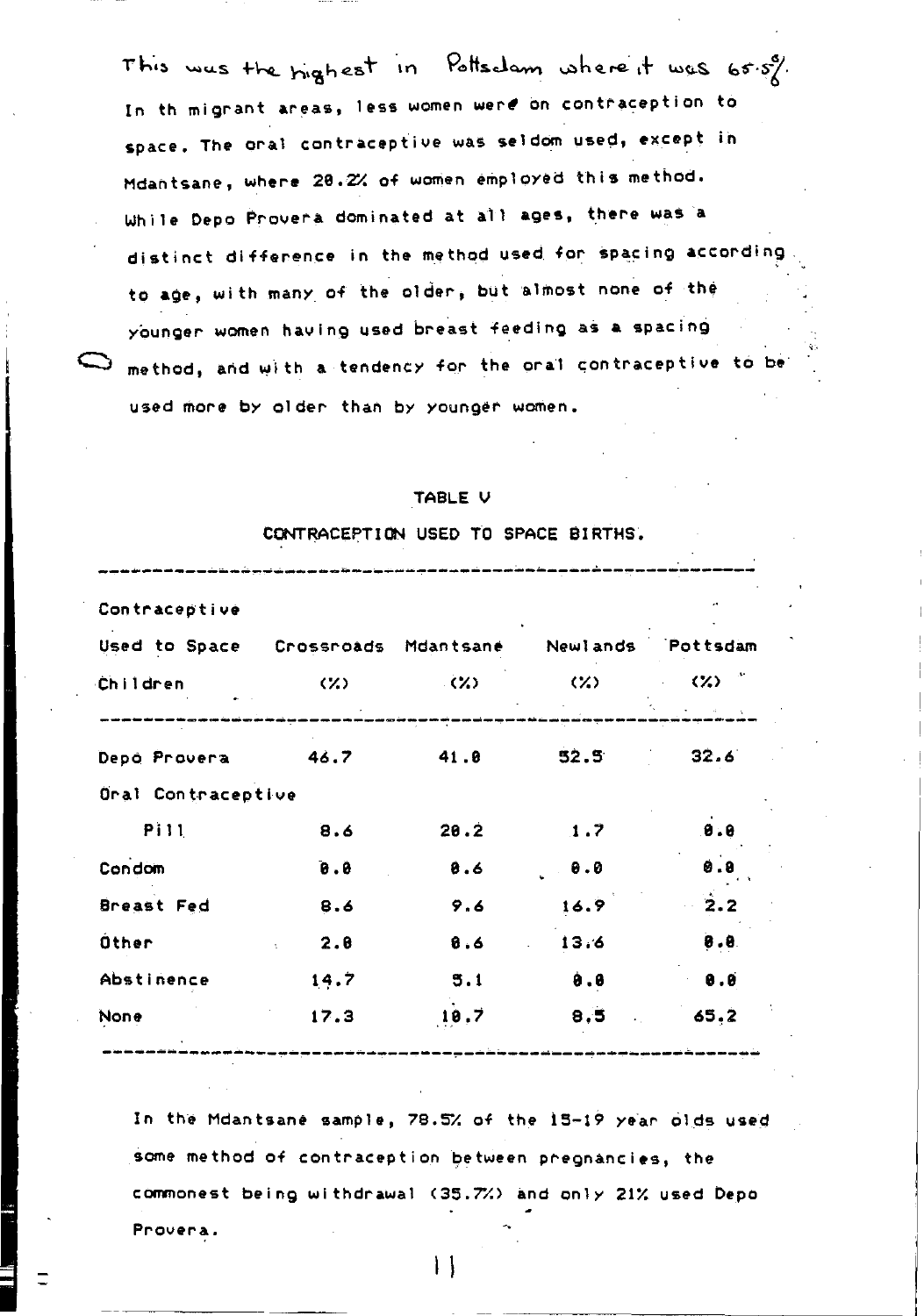83% of the Mdantsane women used contraception to space as opposed to 66% of the Crossroads sample. In Crossroads only 44.4% of those aged 15-19 year used contraceptionn to space. In the 40-44 year age group there was also fewer than 50% 0f women protected against pregnancy. The use of contraception  $to$  space was highest in Moantsane.

#### 4.8 Contraception used now

Depo Provera was still the major method used with 44% of the sample using this method. 43% of the sample was not on any form of contraception. This was highest in Pottsdam where 71.7% were currently on no method and lowest in .Mdantsane and Newlands where 27.5% and 31% respectively were on no **con tracep t i on.** 

## TABLE VI

### CONTRACEPTION USED NOW.

| Contraceptive                                   |             |         |      |                      |  |  |
|-------------------------------------------------|-------------|---------|------|----------------------|--|--|
| Used Now Crossroads Mdantsane Newlands Pottsdam |             |         |      |                      |  |  |
|                                                 | C(3)        | ーー(スンーー | (%)  | $\langle 22 \rangle$ |  |  |
|                                                 |             |         |      |                      |  |  |
|                                                 |             |         |      |                      |  |  |
| Depo Provera 40.3                               |             | 51.1    | 56.9 | 28.3                 |  |  |
| Oral Contraceptive                              |             |         |      |                      |  |  |
| Pill.                                           | 11.2        | 16.9    | 3.4  | 0.8                  |  |  |
| Sterilisation 4.6                               |             | 3.4     | 6.9  | 0.0                  |  |  |
| I.U.C.D.                                        | 1.8         | 8.6     | 0.0  | 0.8                  |  |  |
| Condom .                                        | 1.8         | 8.6     | 1.7  | 0.8                  |  |  |
| Other Methods 11.2                              |             | $-6.7$  | 13.8 | 0.0                  |  |  |
| None                                            | 30.6        | 20.8    | 17.2 | 71.7                 |  |  |
|                                                 | $---------$ |         |      |                      |  |  |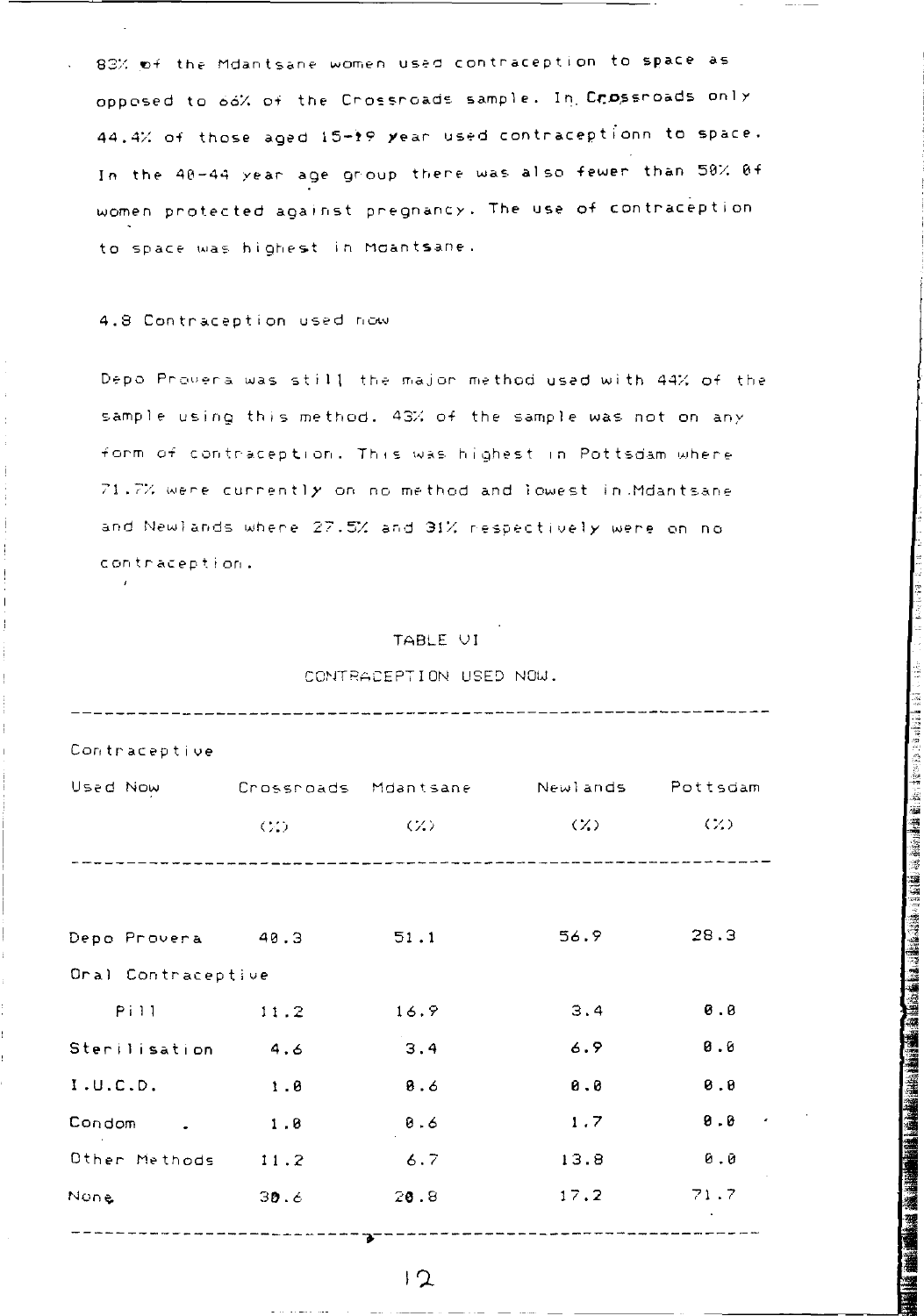72.X of the women in Mdantsane and 58.2% in Crossroads were currently using some method of contraception. Contraception was used more in all age groups in Mdantsane. Depo Provera was the only method used in Pottsdam. The oral contraceptive was used in the urban areas (11.2% in Crossroads and 16.2% in Mdantsane) and only 3.4% in Newlads. 3.7% of the sample overall had *been* steril ised. Only 1.6X of the women were using the I.U.C.D. and the same number *were* using condoms. Again Depo Provera dominated in all age groups. The percentage on the other recognised methods was  $17.8\%, 21.5\%,$ 12% and 9X for Crossroads, Mdantsane, Newlands and Pottsdam resectively giving an overall percentage of 13. The oral contraceptive and steril isation were used more by older women, the latter becoming a significent birth control method by the age of 35 in the urban and settled rural areas (18% women in the age group 35-29 using this method).

4.9 Marital Satisfaction

·No significant correlation was found for marital satisfaction and the other factors. Most respondents stated that they found their spouse satisfactory. In Mdantsane, 10% stated that they found their spouse unsatisfactory, as opposed to 20X in Crossroads.

4. 10 Income

,.

Levels of income *were* not analysed because the data was considered to be unrel iable.

 $\sqrt{3}$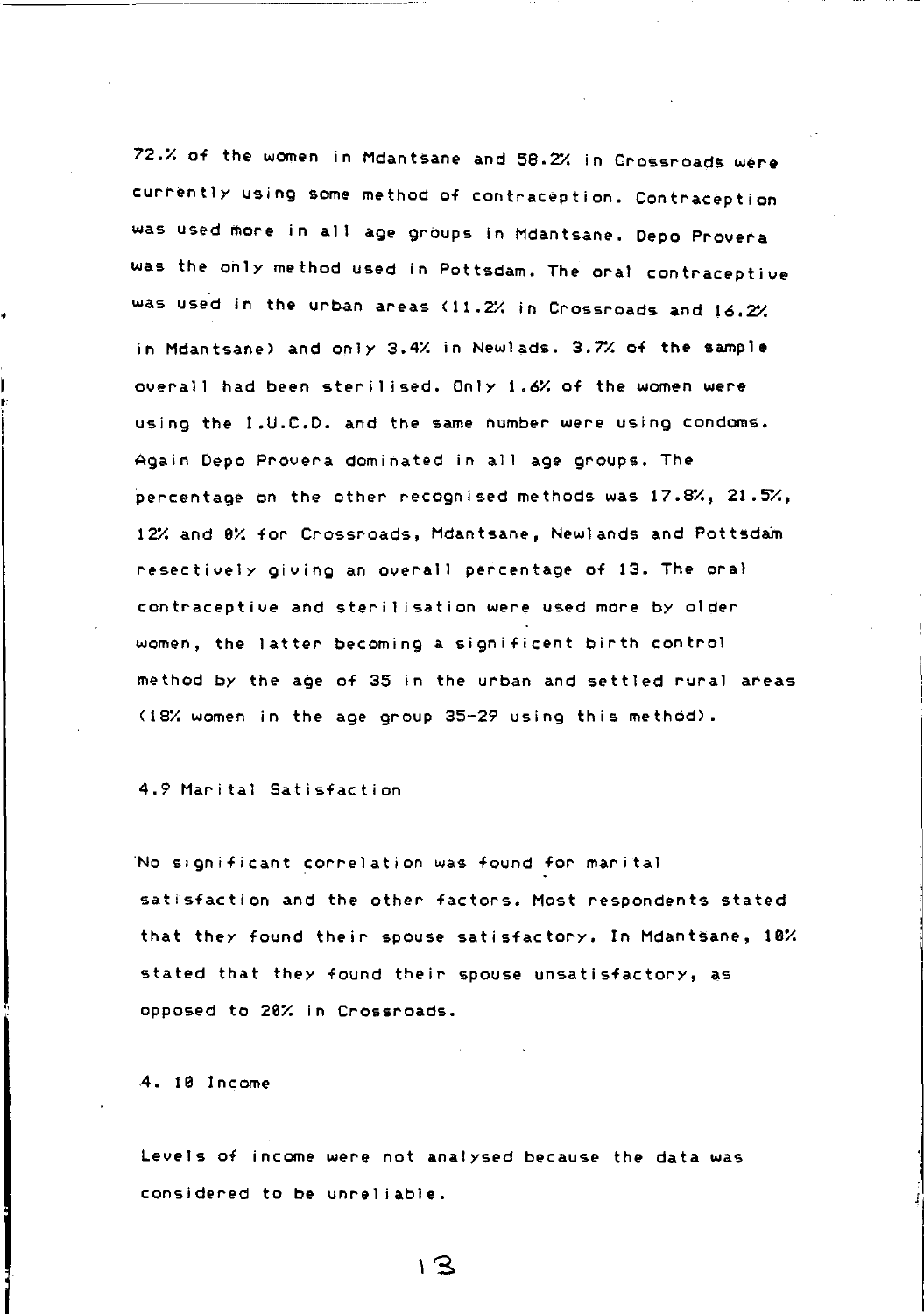#### S DISCUSSSION

'Several attempts have been made to develop economic and socio-economic theories to explain under what conditions people actually decide to reduce the number of children that they will have. Three stages can be distinguished in atti tudes towards having chi ldren:

I. A posi tive desire to have many children.

2. A positve desire for a limited number of childen but an absence or insufficiency of positve motivation necessary for satisfying this desire.

3. Positive motivation sufficiently'strong to limit the number of chi ldren.

The atti tudes a couple may have in this respect, have been associated with urbanisation and industrialisation." (6) It is more difficult in every way for the poor to achieve their desired family size. (7) The cultural, economic and social pressures and expectations of the poor are different from those of the affluent. (8)

An important finding of this survey was the number of pregnancies lost due to miscarriage or death of children. This rose wi th the numbe of pregnancies. The desire for more children may be partly in compensation for this loss. (8) This desire is more evident among women in the resettlement area, 01 der women who al ready have 1 arge fami lies, and women with a low standard of education. Perhaps the wives of migrant men wish for more children to compensate for the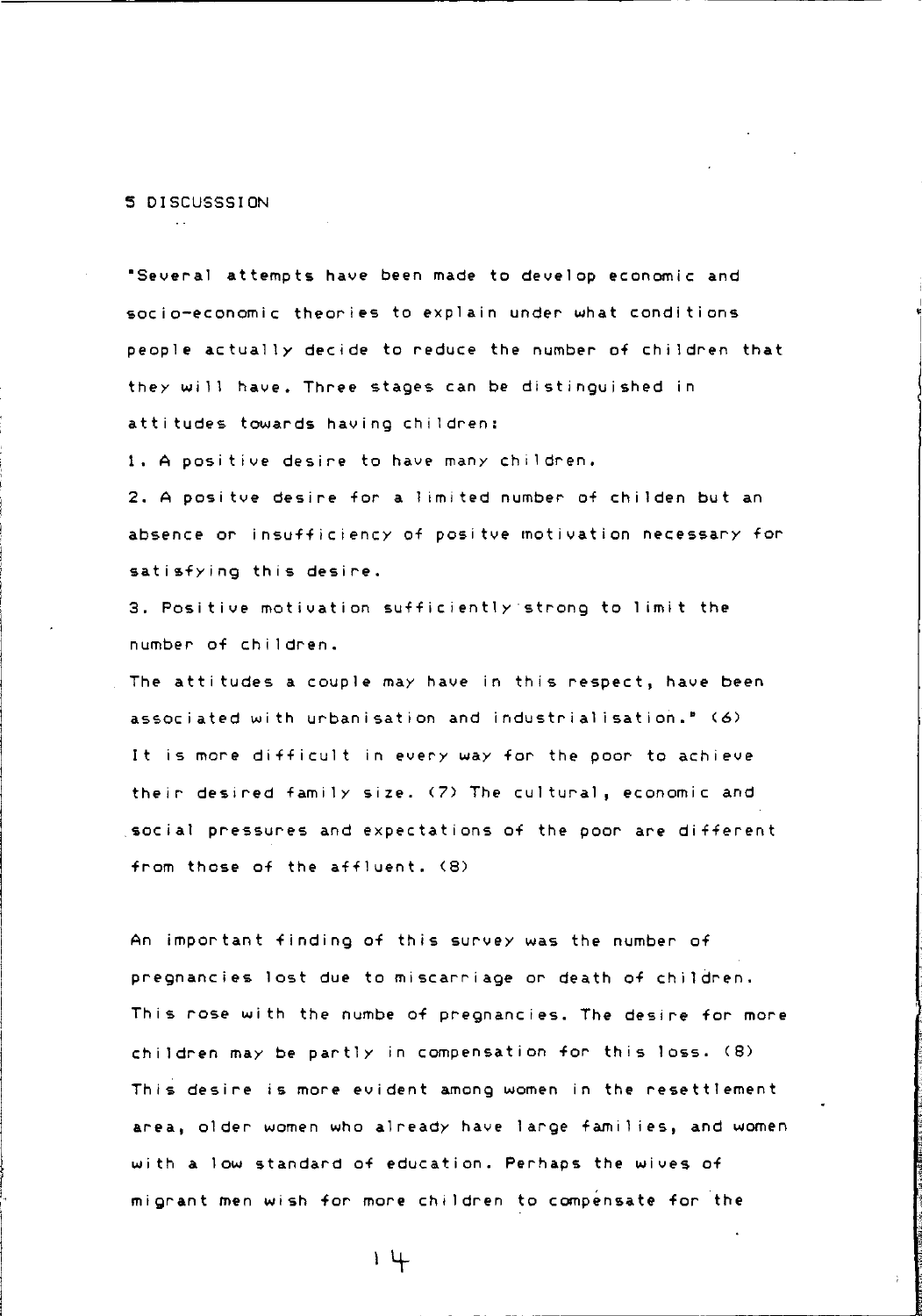lonliness and anxiety of being separated from their spouse for most of their lives.

It is known that delaying the first pregnancy untill the mother is over 20 years, reduces the pregnacy and neo-natal loss. In the rural, and particularily resettlement areas, mothers are migrant worKers and must leave their children in the care of others- a situation not conducive to good mothering, adequate nutrition or the survival of the chiJd. (9) (10)

Employment for th breadwinner where.his wife and children can 1 ive with him, will ensure that pregnacies result in more 1 ive children. Employment for the woman so that she can *feed* her child, has a similar result.

The median fami ly size for women 39-34 years, in all the areas, is three children, a surprisingly low figure. (11) Only older women have more childrn. However, we do not Know if these 30year old women will continue to have further pregnancies in their thirties and forties.

There is a *need* for the desired family size to be reduced both from the family point of view (because incomes per person are so small) (12), and from the population point of view (because of the critical population/resources ratio in this country). (13) Factors influencing fertility are income, education, urbanisation and'worK opportunities for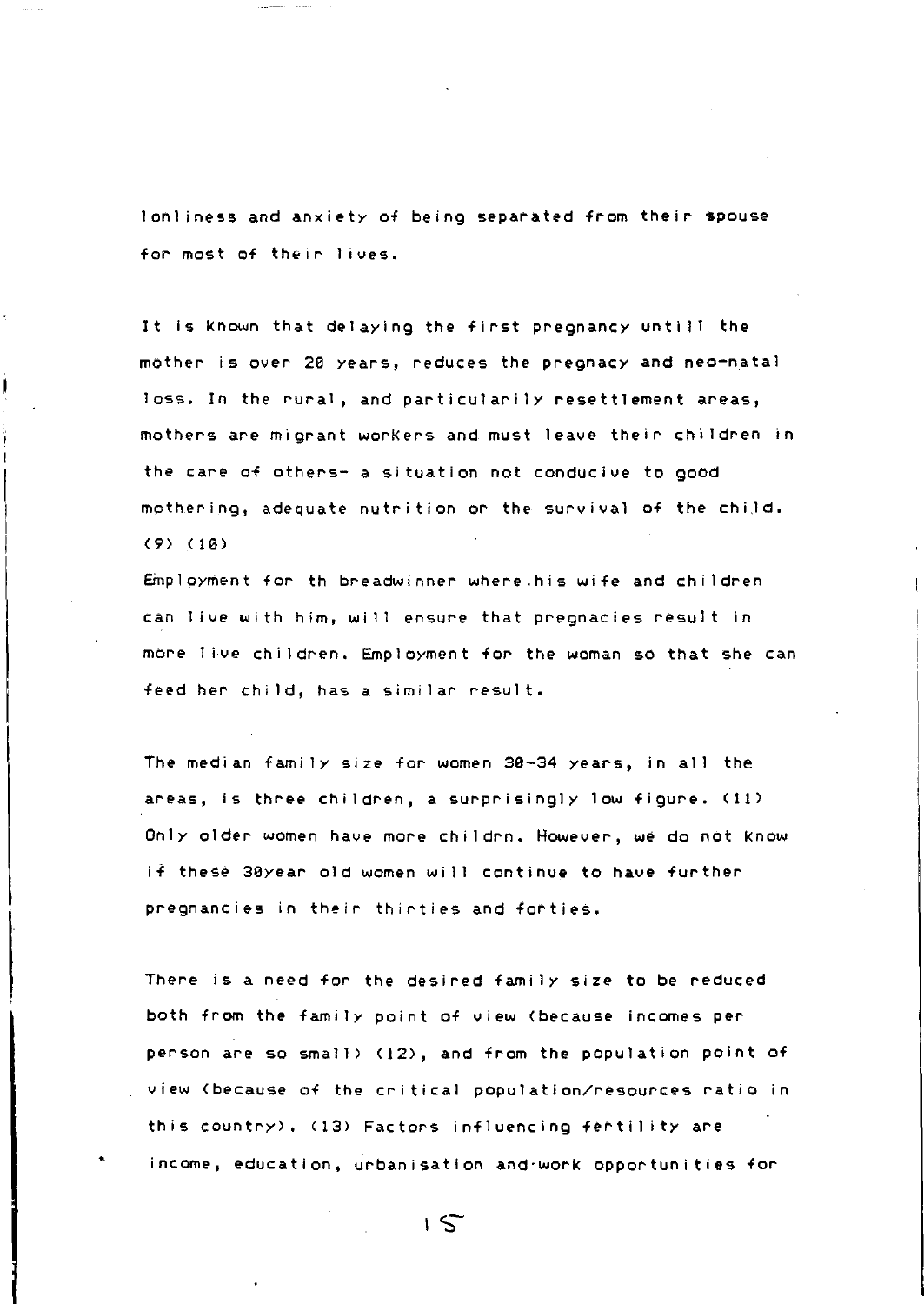women. Religious and ethnic groupings are less important. Conditions must be created so that the family can live together where there is employment for the breadwinner. This will reduce the loss of children and the desire for a large family. (8) (9) (10)

This study shows that women with 1 ittle education have large famil ies and want more children. In order for women to find an al ternate role to childbearing, education and job opportunities must be available to young women. (8) Urbanisation helps women of all ages achieve this goal.

A high overall percentage of women in this survey used contraception. Surprisingly, all but 13% of the sample using contraception, were on Depo Provera. Both injectable and oral contraceptives are readily available in all areas. Nursing staff may favour one method, but it seems that the women prefer the injectable to the oral contraceptive. Most women probably find it unacceptable to protect themselves from pregnancy daily, when they are separated from their spouse for all but a few weeKs of the year. Therefore contraception may not be accepted by the wives of migrants, and by women without partners through desertion or death. This attitude may also occur when women have lost children of had miscarriages.

The survey results indicate a need for women to **be** able to

•  $1<sub>b</sub>$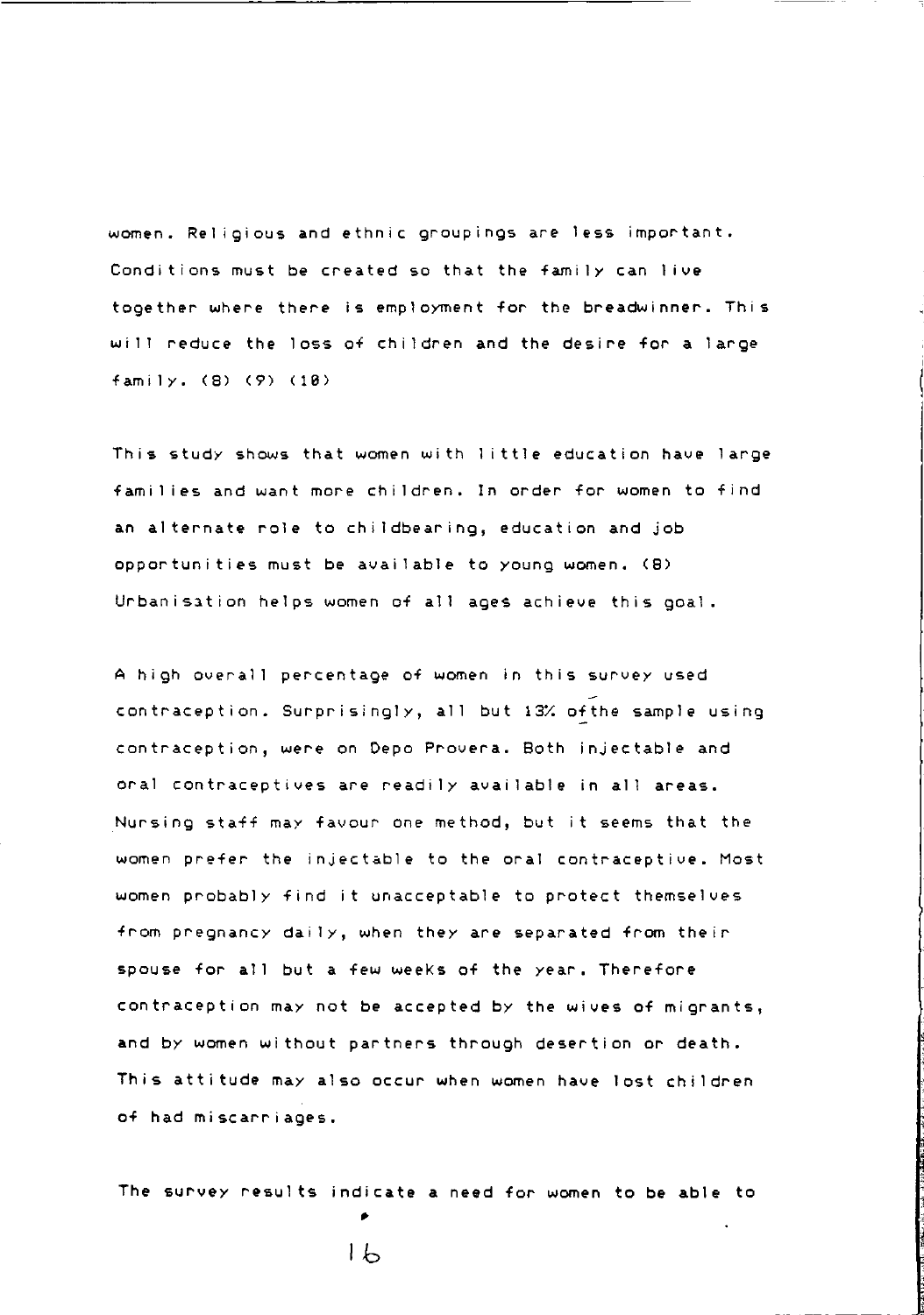discuss their needs in order for them to attain their desired family size. Informal, accessable counselling and contraceptive services, especially for teenagers, are desirable. (14) (IS) (16)

The motivation needed to decrease family size probably comes best from the settled family I ife and job opportunities that normally characterize urban I ife.(S) It may well be that the best contraceptive is stable family I ife in conjunction with adequate employment opportunities.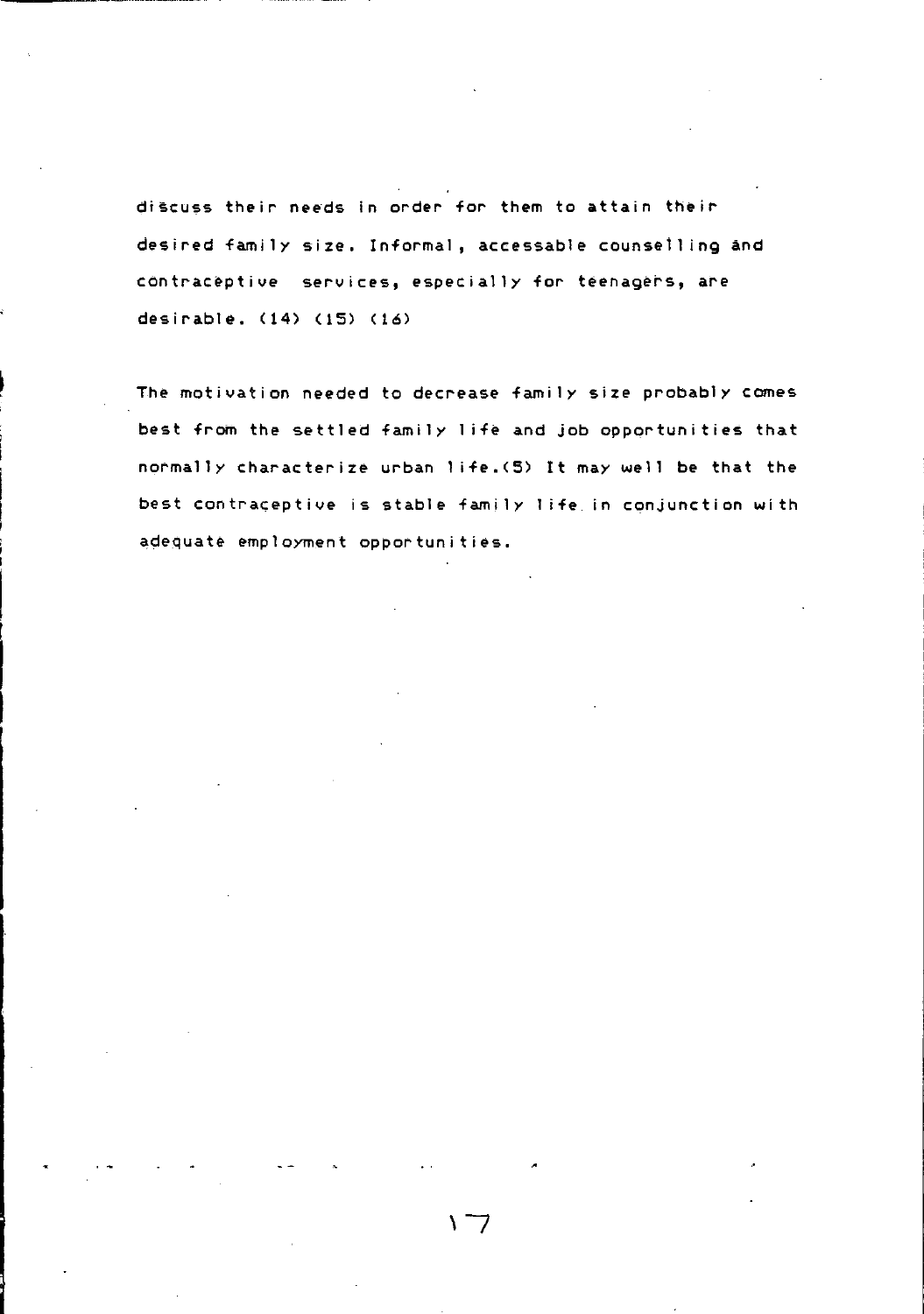#### ACKNOWLEDGEMENTS.

We wish to thank Mrs Mampi R&motsamai, Mrs Mavis Makeleni and Mr Clayton Mdinga for conducting the survey in Crossroads, and Dr Trudy Thomas and her helpers for organizing and carrying out the Ciskei survey. We wish to thank Professor D.A. Davey, Dr Esther Sapire, Dr Magriet Kemp and Mrs Amanda Roux for valuable advice.

#### REFERENCES.

1. Hatcher, RAj Stewart, GK; Stewart Fel iciaj Guest,Fel icia; Schwartz,DW; Jones,SA; Contraceptive Tecnology. Irvington Publishers, Inc, New York !980-81 , page 202.

2. Report of the Science Committee of the President's Council on Demographic Trends in South Africa. 1983. Government Printer. Cape Town. PC1/1983

3. Graaff, J and Robb, N,: Crossroads- the facts. South African OutlooK. February 1978, page 21.

4. CooK G, and Opland J. Mdantsane, Transitional City. Institute of Social and Economic Research. Rhodes University. 1980.

5. South African Government Census 1980.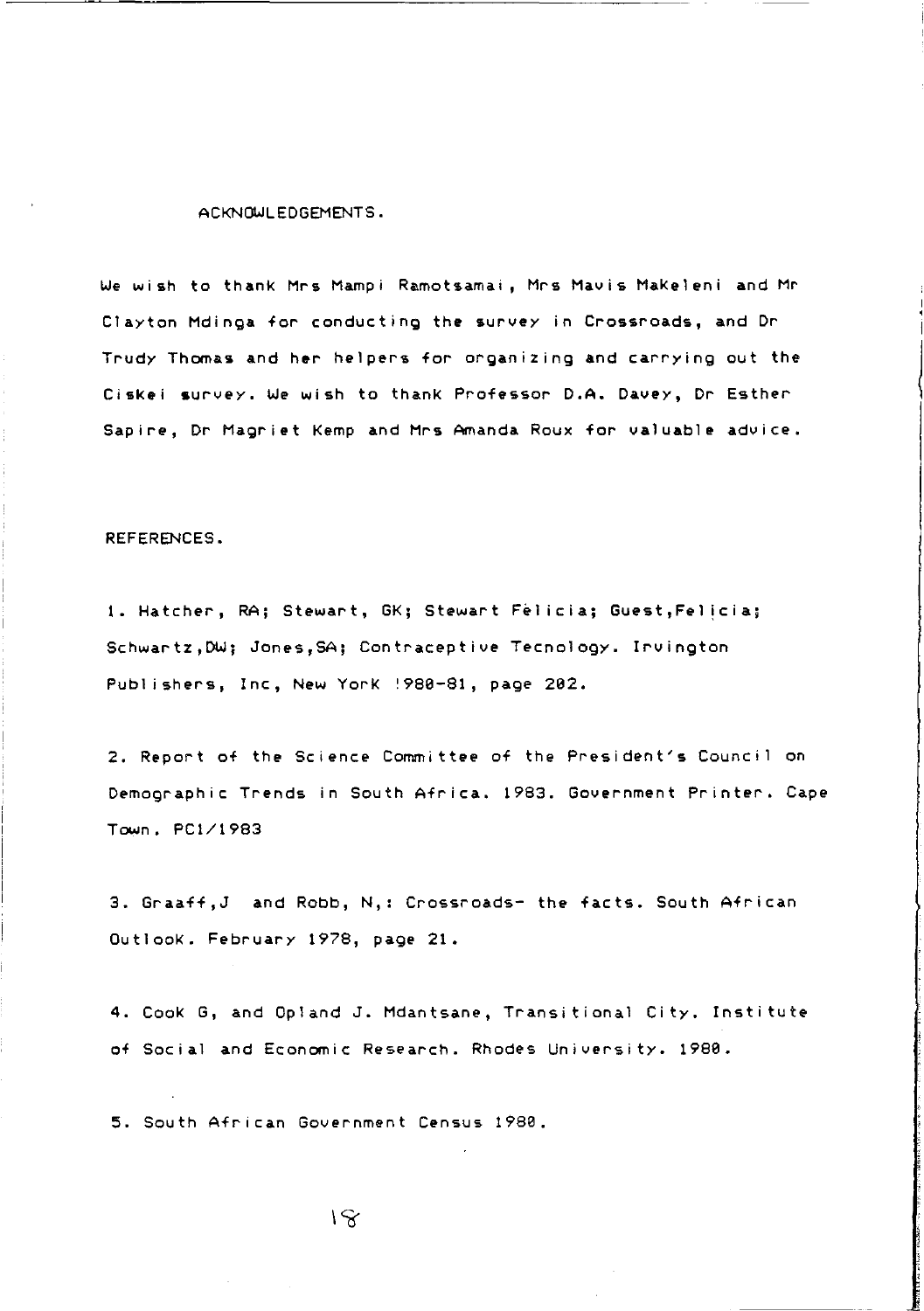6. Kleinman RL. Family Planning Handbook for Doctors. IPPF Publ ication. London 1980. page 14.

7. Chilman CS. Fertility and Poverty in the United States: Some Impl ications for Family Planning Programmes, Evaluation and Research. Journal of Marriage and the Family. XXX,2 1968. pages 207-227.

8. Potts M, and Selman P. Society and Fertil ity. Macdonald Evans. London 1979.

9. Thomas GC. The Social Background of Childhood Nutrition in the Ciskei. Soc. Sc. Med. Vol. 15A, pp551-555.

10. Knutzen VK, and Bourne DE. The reproductive efficiency of the Xhosa, SAMJ. 1977; pages 392-394.

11. Groenewald HJ. Fertiliteit en Gesinsbeplanning in Hanover Park: Basis gegewens. HSRC. 1976. page 23.

12. Potgieter JF. Household Subsistence Levels in Major Urban areas. 1981 UPE Planning Research Unit.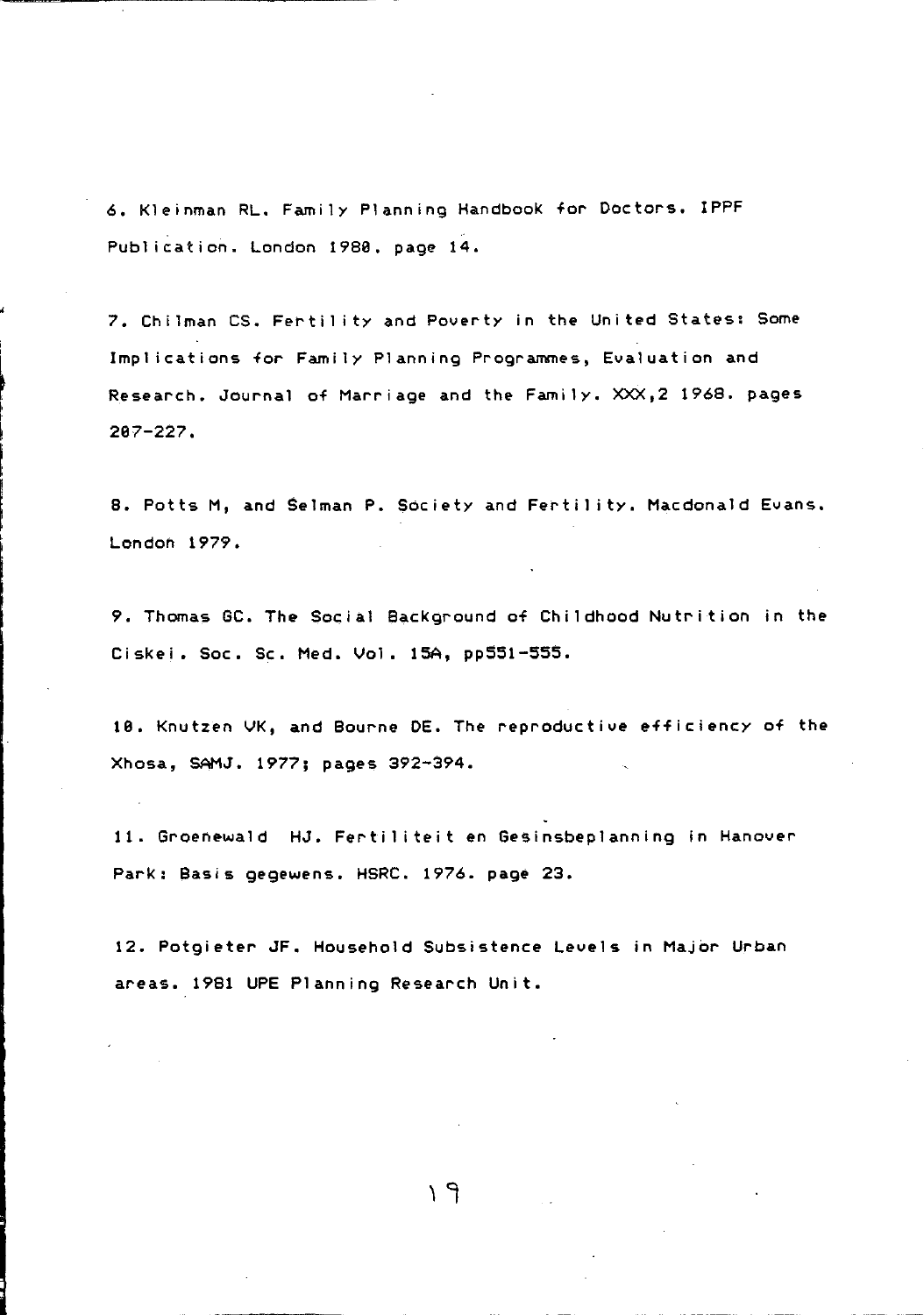13. Hall AV. The Effects of Population Growth in South Africa. Transactions of the Royal Society of South Africa, 1978. Vol 43. Part I.

 $\mathbf{r}$ 

14. Roux AJ. A study of data relating to family planning among a group of coloured women. 1977. Unpubl ished.

15. Van Regenmo~tel ,PJ and Van Harte,E. Family Planning in the Greater Cape Town Area: A bacKground study. Institute of Social Deveelopment, University of the Western Cape.1977.

16. Van der Horst ST. The Theron Commission Report- A summary. South African Institute of Race Relations Johannesberg. 1976.